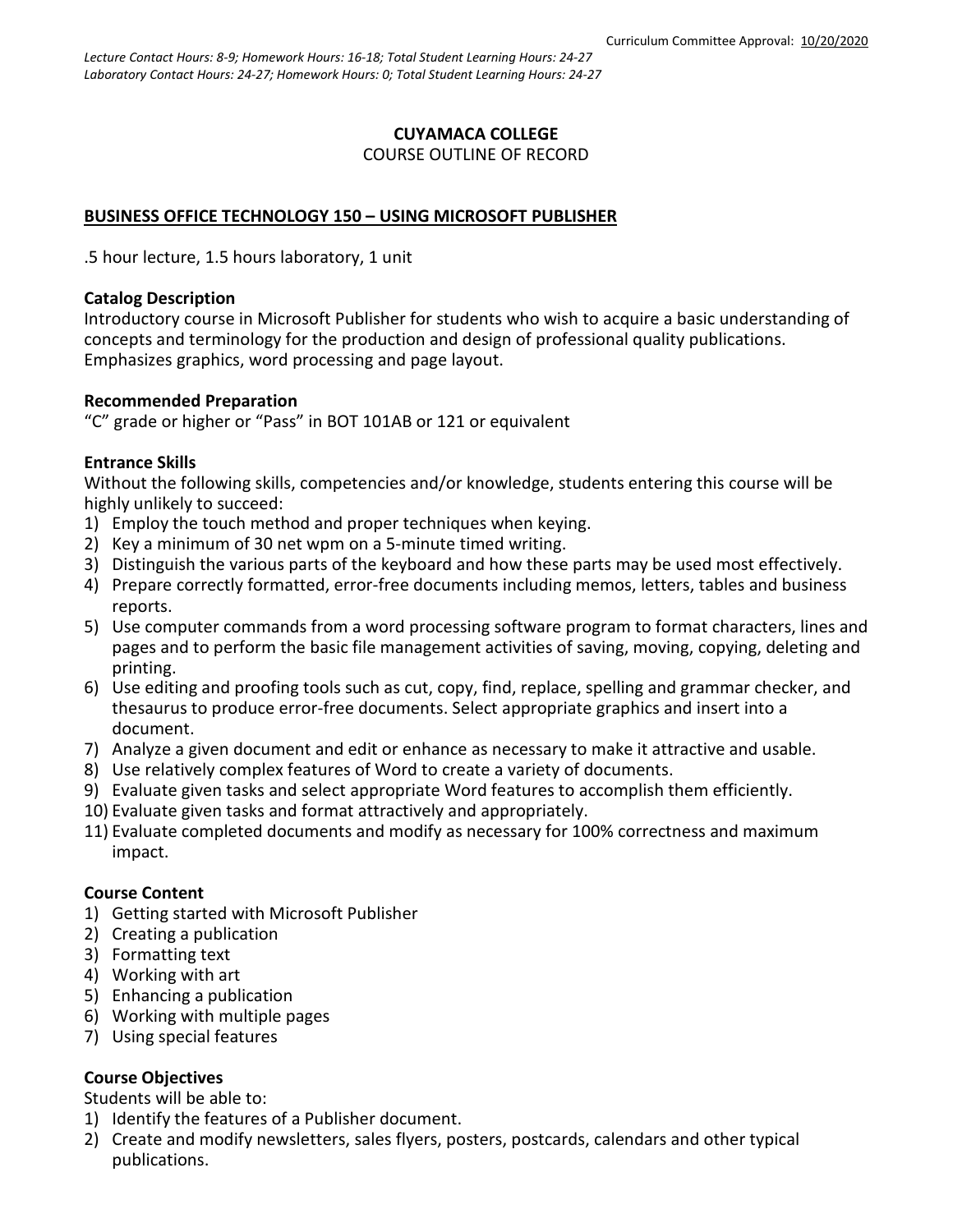- 3) Use the pagination features of Publisher, including numbering and headers and footers on multipage documents.
- 4) Use clip art, photos, WordArt and other graphics to make publications more attractive and professional according to established criteria.
- 5) Use drawing tools to modify existing graphics and create original ones.
- 6) Resize, crop, layer, rotate and change colors of graphics.
- 7) Use tables to align text and numbers.
- 8) Use, create and modify styles to manage text enhancements such as fonts, colors and drop caps for consistent appearance throughout a document.

## **Method of Evaluation**

A grading system will be established by the instructor and implemented uniformly. Grades will be based on demonstrated proficiency in subject matter determined by multiple measurements for evaluation, one of which must be essay exams, skills demonstration or, where appropriate, the symbol system.

- 1) Exercises and assessments that measure students' ability to:
	- a. Create and edit documents using Publisher.
	- b. Use, create and modify graphic elements.
	- c. Use styles.
- 2) Tests, midterm and final exams including practical demonstrations that measure students' ability to:
	- a. Create and edit documents using Publisher.
	- b. Use proper terminology for features of Publisher.
	- c. Use page numbering, headers and footers.

# **Special Materials Required of Student**

Electronic storage media

## **Minimum Instructional Facilities**

Computer lab with appropriate software

# **Method of Instruction**

- 1) One-on-one lecture and/or group lecture
- 2) Self-paced reading, practice, assignments and projects
- 3) Individual assistance

# **Out-of-Class Assignments**

- 1) Reading assignments
- 2) Software exercises and projects

# **Texts and References**

- 1) Required (representative example): Starks, Joy. *Microsoft Office 365 Publisher 2019.* Cengage, 2020.
- 2) Supplemental: None

# **Exit Skills**

Students having successfully completed this course exit with the following skills, competencies and/or knowledge:

- 1) Demonstrate knowledge of page design within the context of Publisher features.
- 2) Analyze a given assignment and apply creative thinking, decision-making, and integration of writing skills to complete it.
- 3) Create newsletters, sales flyers, posters, postcards and calendars.
- 4) Create publications with multiple pages.
- 5) Enhance publications with clip art, photos, WordArt and other graphics, including creating them